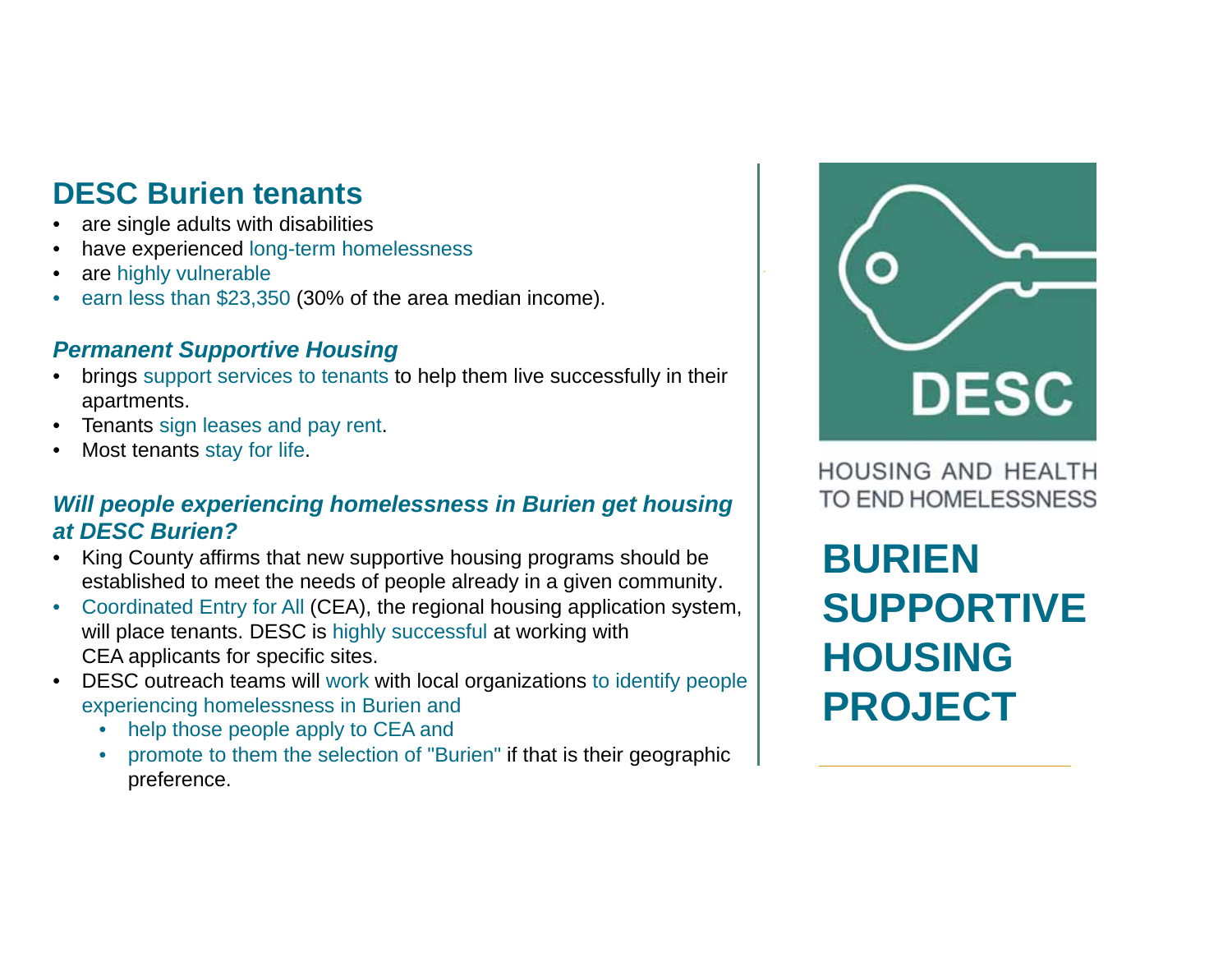## **History of Burien Project**

### *Early 2020*

• DESC begins site search

### *August 2020*

• DESC identifies several sites, meets with City of Burien staff who help select the current site

### *September 2020*

• DESC and city staff hold Affordable Housing Demonstration Program (AHDP) pre-application meeting

### *November 2020*

• DESC applies to AHDP

### *February 2021*

• DESC begins community outreach



*Current street view, above (Google Earth Street View)*

*DESC Burien, below (SMR Architects)*

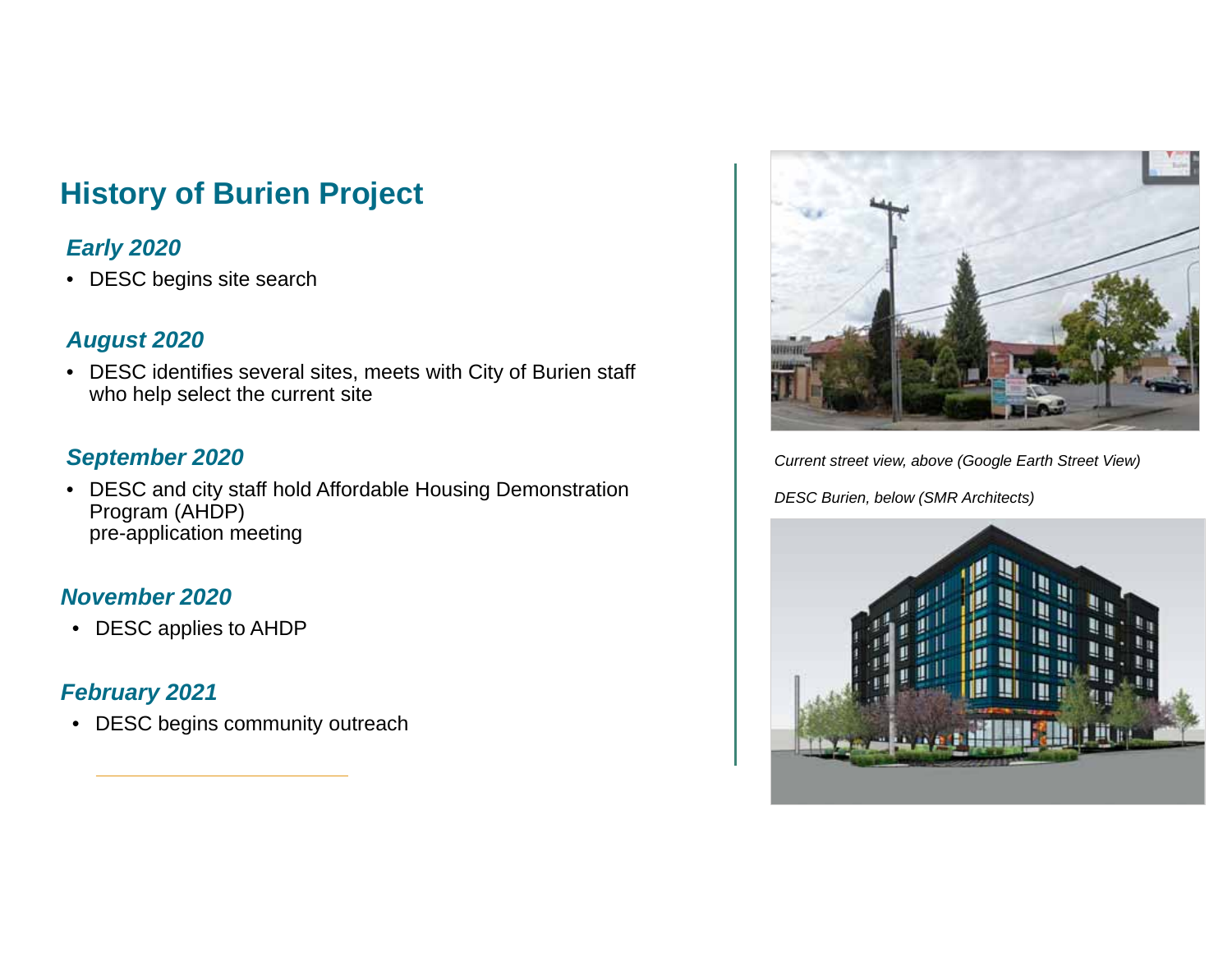## **How will this project benefit Burien?**

#### *Homes for people in Burien experiencing homelessness*

•DESC exists to help marginalized people start anew as integrated members of the community.

### *New downtown sidewalks and landscaping*

- •DESC will replace the old and add new sidewalks along SW 150th St and 8th Ave SW.
- •We will plant street trees and install landscaping.

*Current street aerial view, below (King County Imap 2019)*



*DESC Burien building with green space, below (Fazio Associates & SMR Architects)*

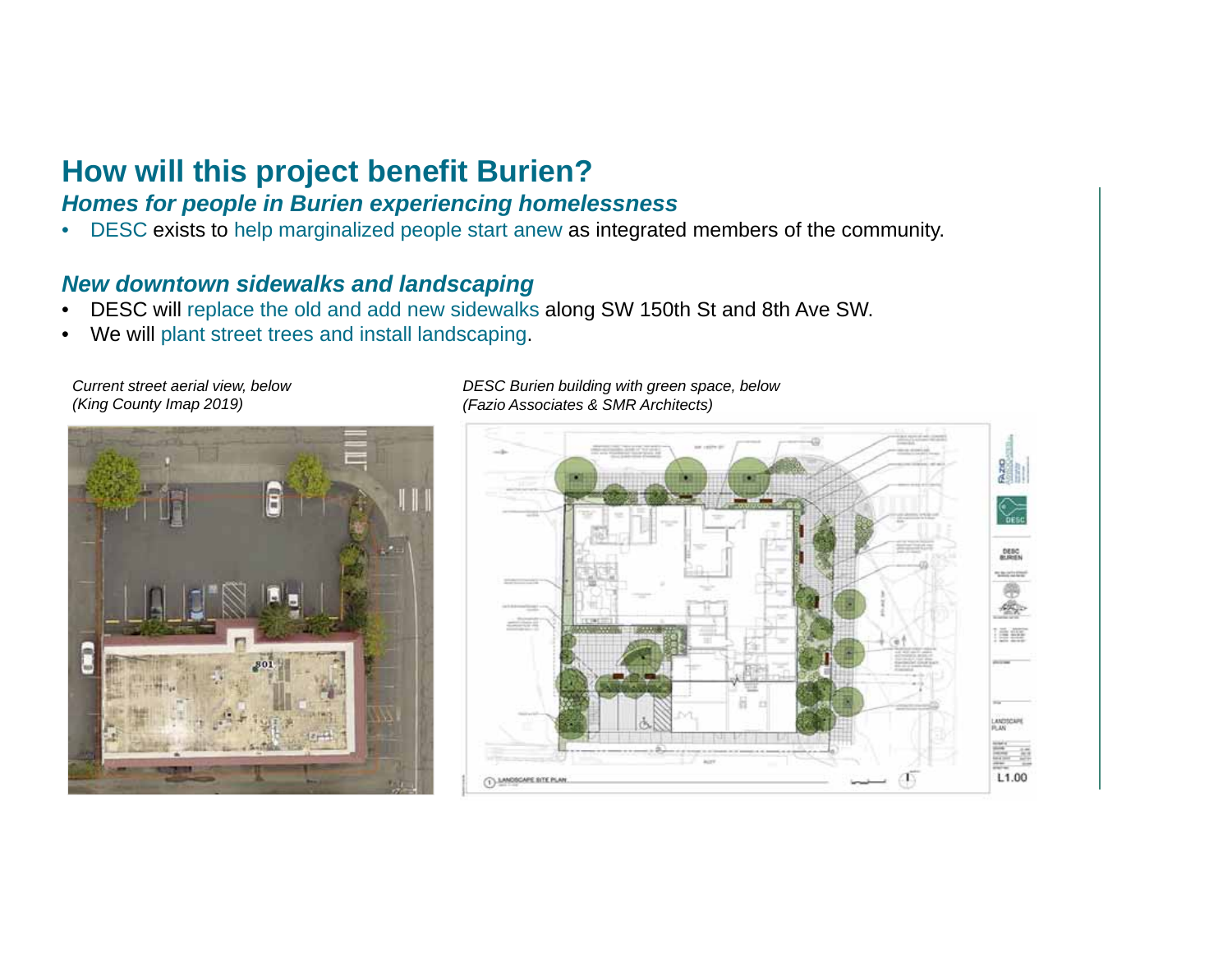# **How will this project benefit Burien?**

### *More community meeting space*

 $\bullet$ We have added a meeting space with separate access which will be available to local groups for free.

### *Individualized relocation help*

 $\bullet$  Current tenants will receive individualized support from an experienced relocation specialist to find new space in Burien, plus monetary assistance for the move.

### *Opportunities for local subcontractors*

• DESC's general contractor will work with Burien City Staff to connect with local subcontractors and encourage them to bid on the DESC Burien construction job.

### *New union jobs*

• DESC Burien will need staff! DESC Human Resources will recruit from the local Burien area for 14-16 SEIU 1199NW healthcare union positions.



*Community Room entrance off SW 150th St., above*

*Floor plan with 281 square feet of Community Room, below (Both SMR Architects)*

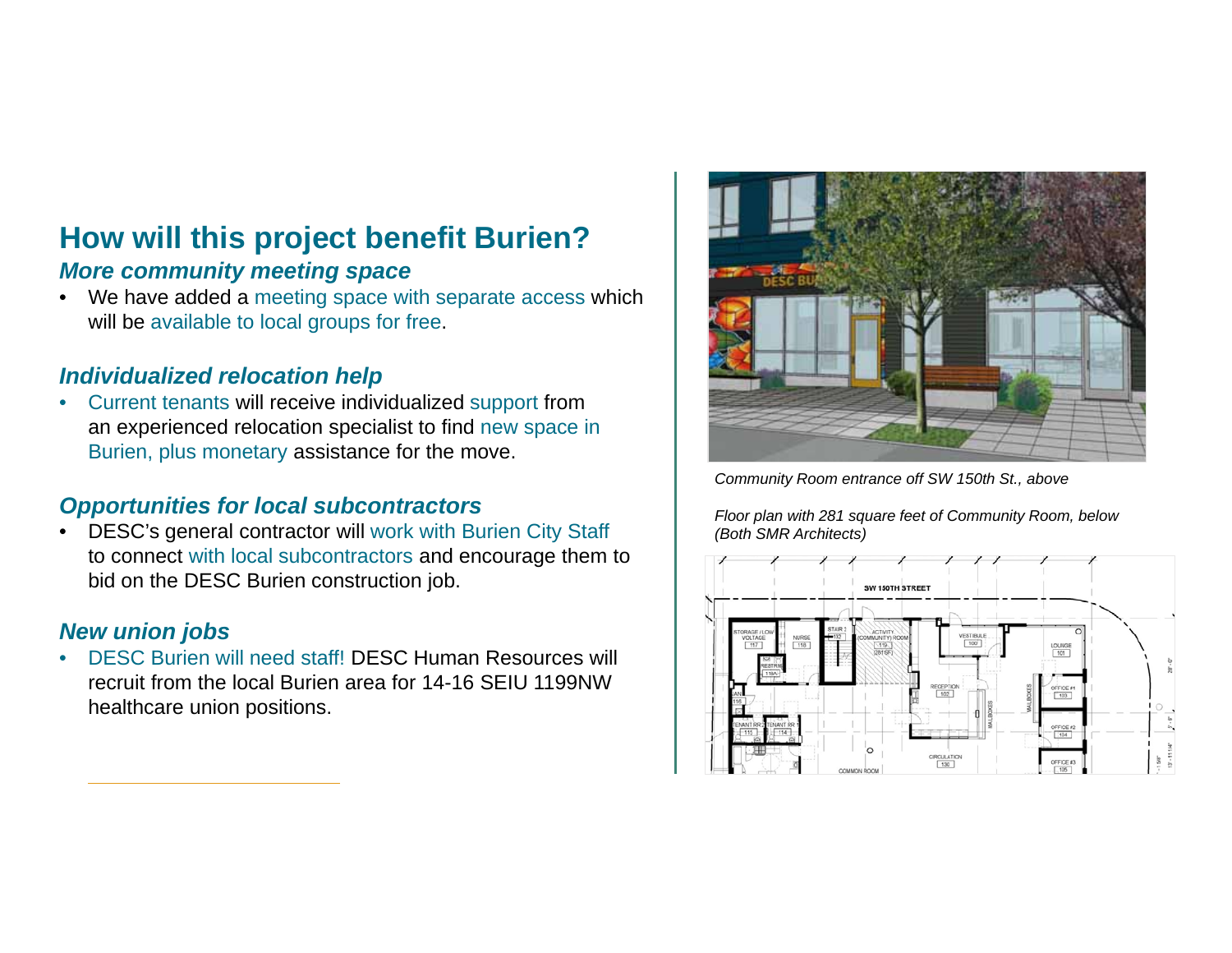# **How will this project benefit Burien?**

### *More customers*

- 40-60 workers onsite daily during construction will patronize local businesses and restaurants.
- When the building opens, 95 tenants and 20 staff will be eating and shopping in Downtown Burien.

### *New public art*

• DESC is really excited to feature a large art piece on the west side of the building overlooking Ambaum. Working with the City Art Commission, we will invite a local artist to create work that reflects Burien's history and culture.

### *Extra eyes on the street*

• DESC Burien's front desk staff, available 24/7 (at least 2 people per shift), will be an added resource for neighbors when community engagement is needed.

## **Building Design**

### *Why downtown Burien?*

• We look for welcoming places where people want to live! Downtown Burien's vibrant, thriving city center offers copious nearby amenities and transit options.



*The floral mural marks the spot for local art.*

### *Why this size, 95 studio units?*

- It is a community size that is successful for other DESC housing projects.
- •It is the greatest number of units we can create with the public funding available.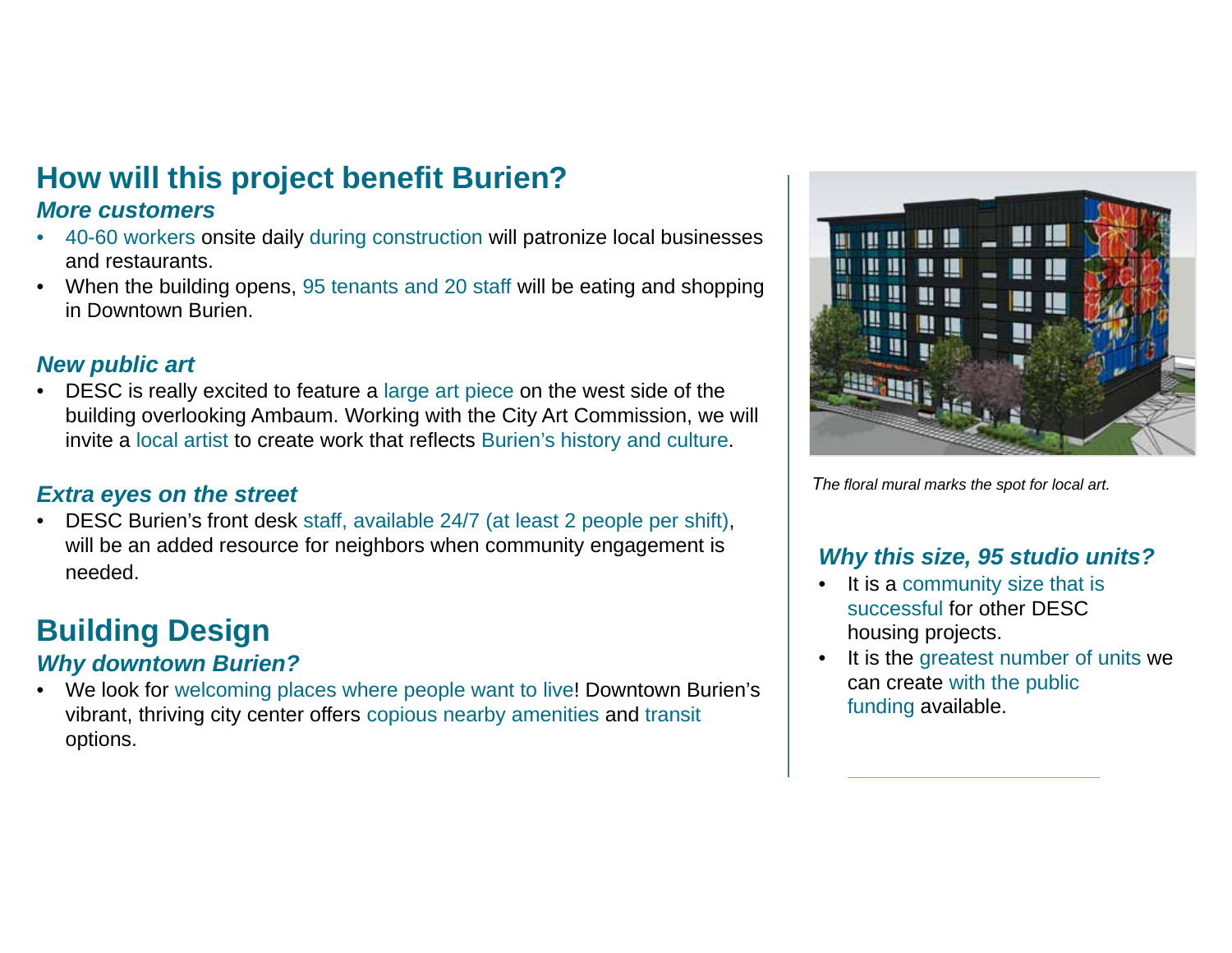### *Green features*

- Rooftop solar panels, bioretention planters, utility metering and monitoring, low-VOC building finishes, low-flow plumbing fixtures, energy recovery ventilation system to recycle heat from exhausted air.
- $\bullet$  DESC is always seeking new green technology and ways we can be good stewards to the environment.

### *Parking*

• Responding to community concerns, DESC seeks to lease parking spaces in addition to the three spaces in the site plan. Our tenants typically don't drive or own cars. We are confident that three spaces plus leased offsite parking will be adequate.

### **Services and Safety** *Onsite services and amenities*

• Case management offices, lounge space, activity space, private tenant courtyard, meal services twice a day and front desk staffed (at least 2 people per shift) around the clock.

### *Good Neighbor Policy*

• Along with their lease, each tenant signs the "Good Neighbor Policy." This, and how our staff enforces it, are crucial to our ability to be a good neighbor. Tenants agree to act appropriately in the community, with the understanding that violations of the policy may risk their tenancy.

### *911 Calls*

• They will happen—we can't promise otherwise, but most calls are placed to assist individuals with significant health problems and frailty due to years of life on the street. We can promise to work with local emergency services to keep calls as few and far between as we are able.